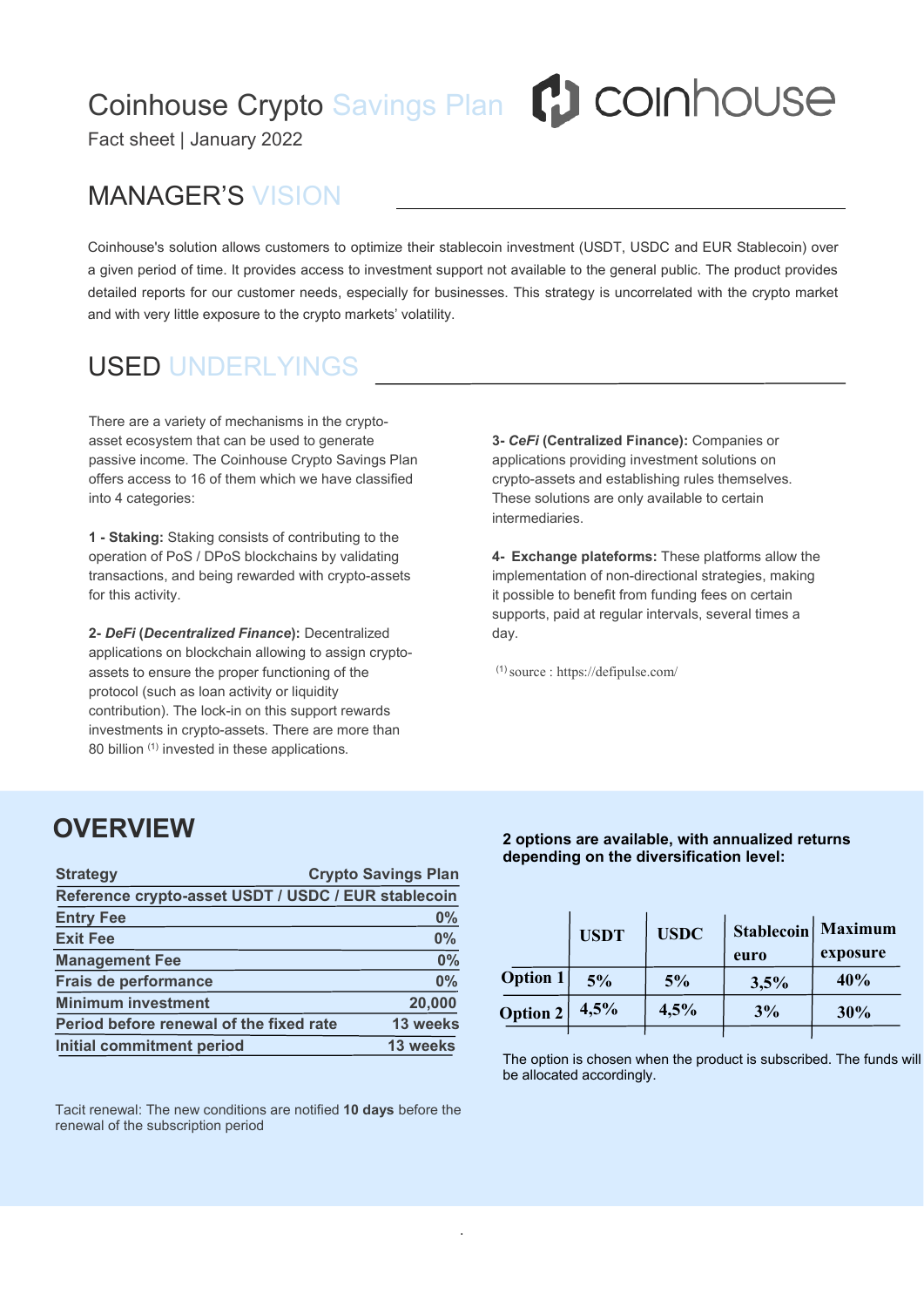## WHICH STABI FCOIN

#### TO CHOOSE?

USDT, USDC are USD stablecoins and EUR Stablecoins are backed by euros (see glossary). Depending on the investor's desired strategy, the characteristics of a particular stablecoin may be better suited to their needs.

• The USDT is the most liquid stablecoin of the three, with the highest volume of transactions in a 24-hour period<sup>(2)</sup>. It is also one of the most widely used stablecoins **Funding-tees** on the DeFi and CeFi protocols, and the leading stablecoin in terms of capitalization. Choosing USDT therefore has the advantage of benefiting from one of the most liquid and easily exchangeable stablecoins on the crypto market.

The particularity of the USDC is that it is one of the most regulated stablecoins. USDC is operated by Circle, which is in constant discussion with US regulators, and is making proposals for the future of its stablecoin. Choosing the USDC has the advantage of having a stablecoin that is very close to the regulators.

● The special feature of any EUR Stablecoin is that it is backed by the euro. Choosing the EUR Stablecoin has the advantage of benefiting from not being exposed to the exchange rate risk with the dollar.

(2)source : https://coinmarketcap.com/currencies/volume/24-hour/ (3)source : https://coinmarketcap.com/

### WHICH OPTION

#### TO CHOOSE?

The two options available in the Livret Crypto correspond to two different exposure strategies: the supports of the CeFi universe (option 1) offer greater opportunities, while a diversification of supports (option 2) will allow the investor to take advantage of all the selected underlyings, and to reduce the concentration of his risk. In summary:

● Option 1 : This option focuses investments on Centralized Platforms, which are often inaccessible to the general public and allow for higher returns.This option is oriented towards maximum performance for investors who do not wish to be exposed to the DeFi protocols. The investment is concentrated on a limited number of supports. The maximum exposure is 40% per selected support.

● Option 2 : This option allows more diversification by allowing you to use all the underlyings selected by Coinhouse. With this option, you benefit from the support chosen by our teams in the world of centralized finance (CeFi), exchange platforms, decentralized finance (DeFi), and staking. It is suitable for investors who wish to

diversify their investment, while taking advantage of the opportunities offered by these supports. The maximum exposure per support is reduced compared to option 1, i.e. 30%.

#### GLOSSARY

**APR (***Annual Percentage Rate***) //** Unfunded annual rate of return.

**Funding-fees //** Periodic payments collected on the difference between the investment support and the price of the digital asset during the established investment period.

**Initial commitment period //** The initial commitment corresponds to a minimum period during which the customer commits not to withdraw the invested crypto assets.

**PoS (***Proof-of-Stake***) / DPoS (***Delegated Proof-of- Stake* // A blockchain's transaction validation method. This consensus protocol differs from Bitcoin's Proof-of- Work (PoW) protocol. The miners (validators in this scenario) of a PoS /DPoS blockchain do not use powerful computing machines, but deposit enough crypto-assets to participate in the validation of transactions.

**Stablecoin** *//* Crypto-asset backed by a legal tender (dollar or euro), having a 1:1 parity. Currently, the Livret Crypto is offered on USDT and USDC (both dollarindexed), as well as euro-backed stablecoins.

**Staking //** Immobilizing a quantity of crypto-assets in order to validate transactions on a proof-of-stake (PoS / DPoS) blockchain, and receiving rewards in return in the form of crypto-assets.

**USDC //** The USD Coin (USDC) is a stablecoin that duplicates the dollar's value on a 1:1 basis. Managed by Circle and Visa, USDC is backed by venture capital from leading investors, and has the second largest market capitalization of stablecoins.

**USDT //** Tether (USDT) is a stablecoin that duplicates the dollar's value. Created in 2014 by the company Tether, USDT's value aims to achieve a 1:1 parity with the dollar. It is the largest capitalized stablecoin.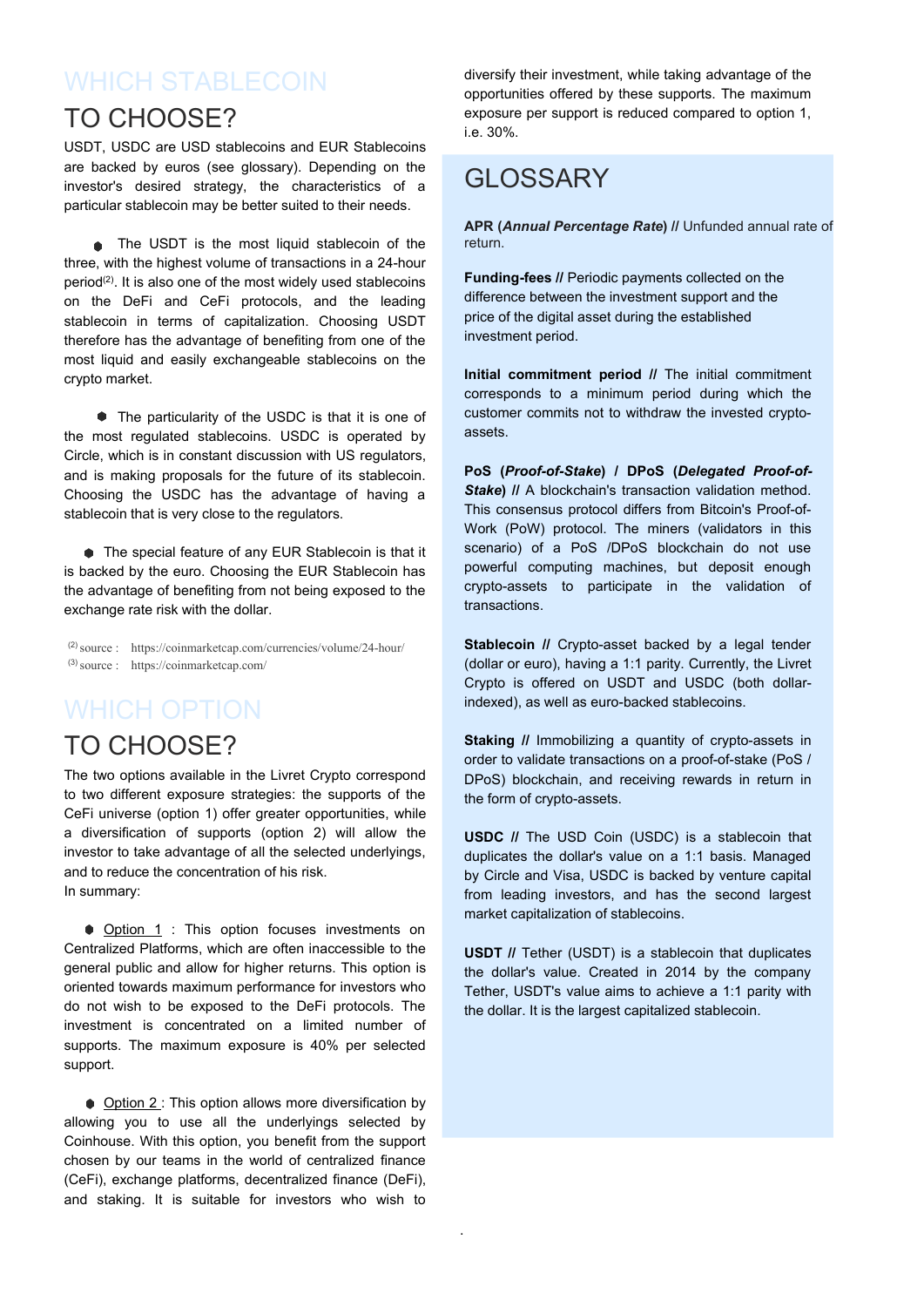#### **SPECIFICATIONS**

**Implemented strategy //** Reception and transmission of orders in the framework of one of the 2 proposed options. The customer chooses the index on which he wants to allocate his investment among (1) several CeFi & exchange platform solutions or (2) a mix composed of DeFi, CeFi, staking or from crypto-asset exchange platforms in order to optimize its return on investment while maintaining a level of diversification adapted to its needs.

The current eligible supports are Uniswap, Curve, Compound, Aave, Cream and SushiSwap for decentralized platforms (DeFi) as well as Celsius, Genesis, Swissborg, Nexo, Tesseract, Gemini, BlockFi and Just Mining for centralized platforms (CeFi). Finally, for crypto asset exchange platforms, FTX and Deribit are selected. This list is subject to change. The list of CeFi's supports and exchange platforms are valid for both options.

**Support // A dedicated Coinhouse account manager will** assist you through the entire investment process.

**Support adjustment //** In order to reach the defined objectives, quarterly committees decide on the adding or removing of supports. Monthly reviews allow to optimize the crypto assets allocations on the various solutions proposed within the framework of the selected option.

**Flexible and secure investment infrastructure //** Funds are transferred to Coinhouse and then strategies are executed under a crypto-asset lending contract. The crypto-assets are invested directly on DeFi, CeFi, staking solutions or offered by exchange platforms, depending on the strategy chosen by our customer.

**Reporting** *//* A reporting is established at the end of each month (4) and at the end of the investment period scheduled when the product is subscribed.

**Renewal //** Any product subscribed has a tacit renewal. The customer will receive an email at least 10 days before the end of each subscription period with the new fixed rate. At the end of the lock-up phase, the customer can cancel the contract and claim its digital assets by written notification.

**Redemption order //** Upon written notification from the customer, the crypto-assets are unlocked from the Crypto Savings Plan and made available to the customer's Coinhouse account. The unlocking takes place on Tuesday evening of the week following the receipt of the written notification. The request cannot be made before the end of the lock-up phase.

 $(4)$  source : Dates are counted in working days

Coinhouse is a pioneer in the crypto-asset ecosystem, born in 2015. Coinhouse offers alternative investment and solutions based on products backed by digital assets. Coinhouse also allows you to safely store your digital assets, buy and sell them against Euros or Coinhouse is a pioneer in the crypto-asset ecosystem, Headquartered in Paris, Coinhouse is the leading<br>born in 2015. Coinhouse offers alternative investment French partner for individuals and businesses and<br>and solutions b **ABOUT COINHOUSE**<br>
Coinhouse is a pioneer in the crypto-asset ecosystem, Headquartered in Paris, Coinho<br>
born in 2015. Coinhouse offers alternative investment French partner for individuals a<br>
and solutions based on produc

French partner for individuals and businesses and serves more than 500,000 customers in Europe with